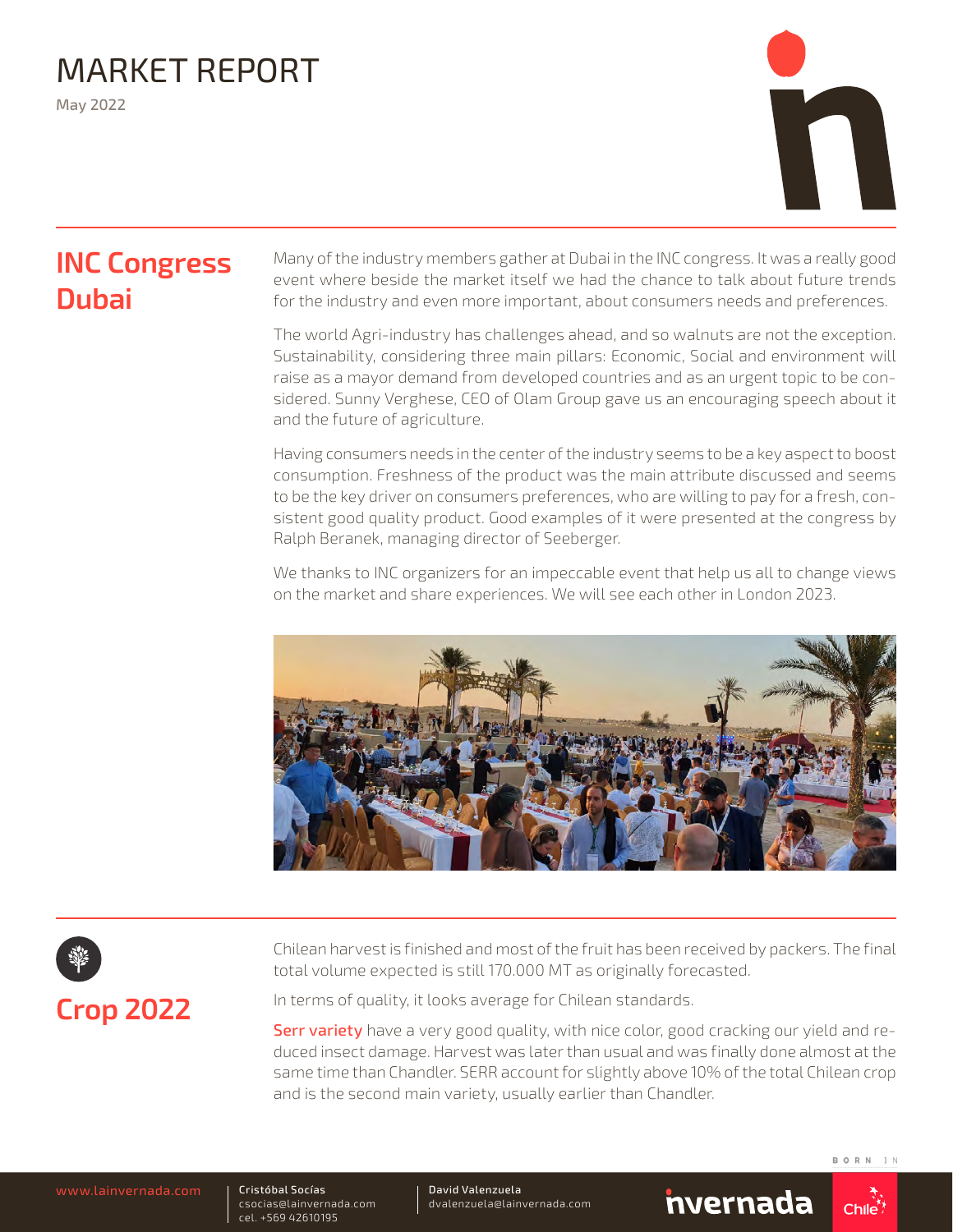**Chander variety.** During harvest time, the ambient humidity was lower than usual, as a result, the hull tends to dehydrate instead of open up, causing the presence of stains on the shell. Despite of the kernels look, there are variations among different regions and farms, anyway the average is in line with a normal year for Chile where around 65% is considered as extra light and 25% to 30% as light.

Regarding size, the main reduction is on the percentage of 36mm+ which has been reduced by 5 points average from 15% to 10% roughly. All this went straight to the middle size range of 30 – 34mm.

Later in the harvest season, we had an important rain, which affected part of the crop. We estimate that nearly 10% of the Chandler crop might be affected, some only externally with a darker shell and some also with a higher presence of yellow and Light amber kernels.



It is a worldwide challenge to transport product all over the world and Chile is not an exception. Although the situation is not critical, difficulties to get bookings, availability of containers, vessels leaving not fully loaded, unproductivity at port, containers rolled at port, are common, so a delay of about 2 to 3 weeks on shipments seems to be normal. Ideally is to plan and book in advance to avoid later delays. Also, the climate has been affecting as it did last year, and vessels eventually cannot stop at the port due to weather conditions.

Freight cost is another important subject. It has increased in some cases by 3 to 4 times rates we had last year, and that is certainly affecting the whole trade where FOB prices are similar or even lower than 2021 but CFR prices end up higher due to the shipping rates. Shipping lines are giving preference to Reefer containers and so we might see that some destinations who are taking reefer containers will get bookings and others will struggle a bit more.

# **Shipments**

April, which we could consider as the first month for shipments of the new season is showing weak numbers, explained mainly because of a later crop than previous year together with logistics difficulties and some climate events that affected the possibilities of delivery with some vessels that didn't stop in Chile. However, this numbers are showing slower shipment than expected and a reflection of logistics difficulties.

## **Market**

The market for Chilean walnuts has been very active since it started in February at Gulfood. Up to May 15th, commitments are showing normal values and good dynamism reaching 49% of the total volume. It is a positive figure considering the low-price level of Californian walnuts. The path of commitments is lower than last year which was extremely fast and jumped due to a reduction on Crop estimation, but equal to 2020 which we could consider as a normal year.

Cristóbal Socías csocias@lainvernada.com cel. +569 42610195

David Valenzuela dvalenzuela@lainvernada.com

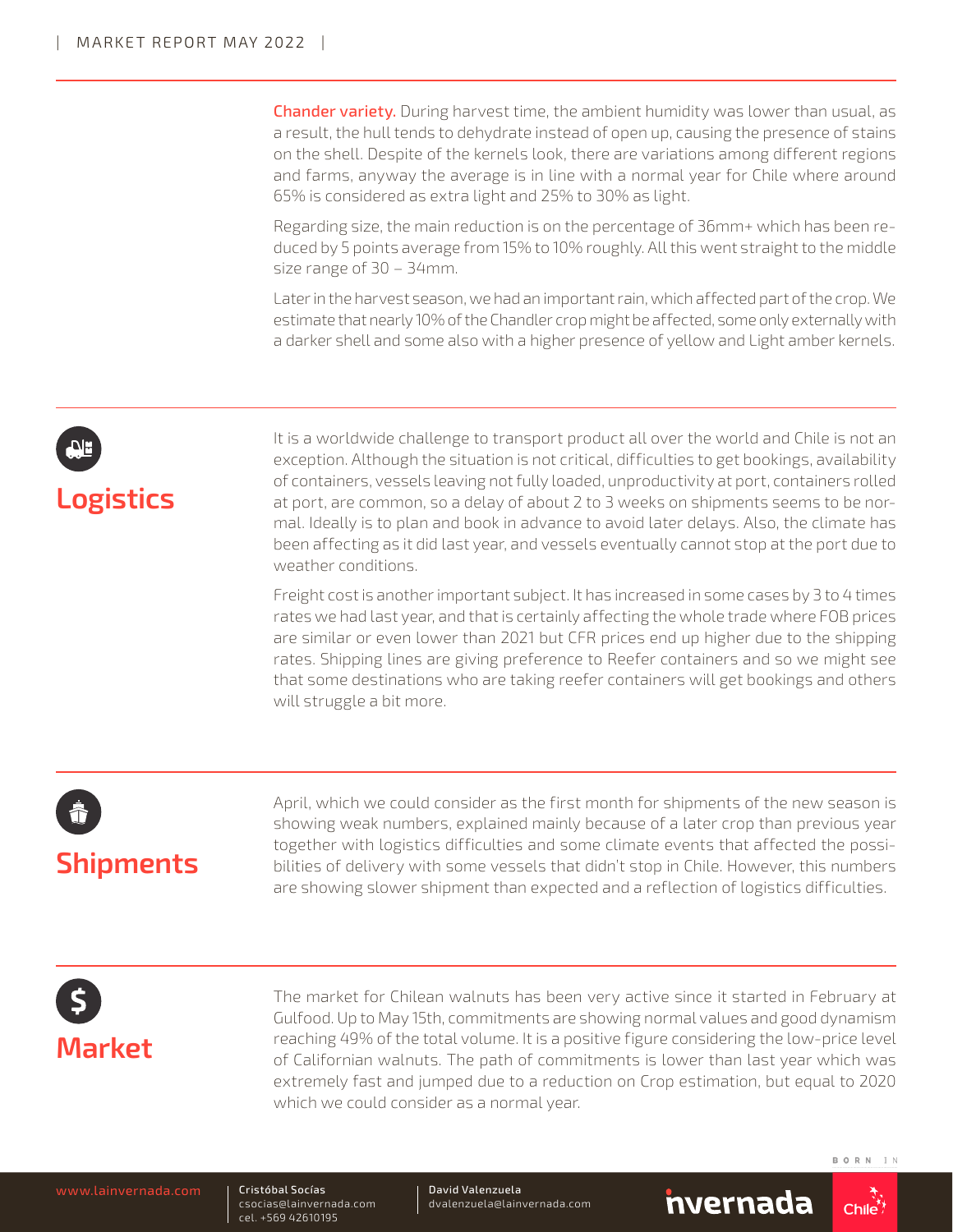

#### // PURCHASE COMMITMENTS PROGRESS

The Inshell market has been the engine for Chilean season. Although there is not an official number, we could assume that between 60% to 70% of the inshell volume has been sold already. Most inshell markets have been actively demanding. India, The Middle East via Dubai, Turkey, China and Morocco were leading the purchases. Europe has been the exception as there was plenty of stock of US walnuts.

Most packers are in a very comfortable position with production of May and June already covered and now starting to book for shipments July onwards.

SERR variety is mainly sold already, were Morocco and Dubai lead the purchases. Demand is still there, although availability is very limited or none.

Chandler variety is still traded, and the market seems very strong. Prices has remained stable for the last 2 months and there is no sign it could softened.

|          | $30 - 34$ mm  | $34 - 36$ mm  | $36mm+$       |
|----------|---------------|---------------|---------------|
| February | $2,50 - 2,60$ | $3,10 - 3,20$ | $3,40 - 3,50$ |
| March    | $2,55 - 2,70$ | $3,20 - 3,30$ | $3.50 - 3.60$ |
| April    | $2.60 - 2.70$ | $3.20 - 3.30$ | $3,60 - 3,70$ |
| May      | $2.60 - 2.70$ | $3,20 - 3,30$ | $3,60 - 3,75$ |

### // INSHELL USD PRICES

 *Per Kilo FOB*

The **Kernels market** started slower, but constant demand has been faced, today we could say that around 30% to 40% of the kernel volume has been committed. Mayor tenders haven´t taken place yet although regular customers for Chilean walnuts have been purchasing and taking their positions.

There has been a fair demand for halves 80% from the very beginning which has been balanced later with demand of large pieces from different markets.

Cristóbal Socías csocias@lainvernada.com cel. +569 42610195

David Valenzuela dvalenzuela@lainvernada.com



*Source: Chilenut*